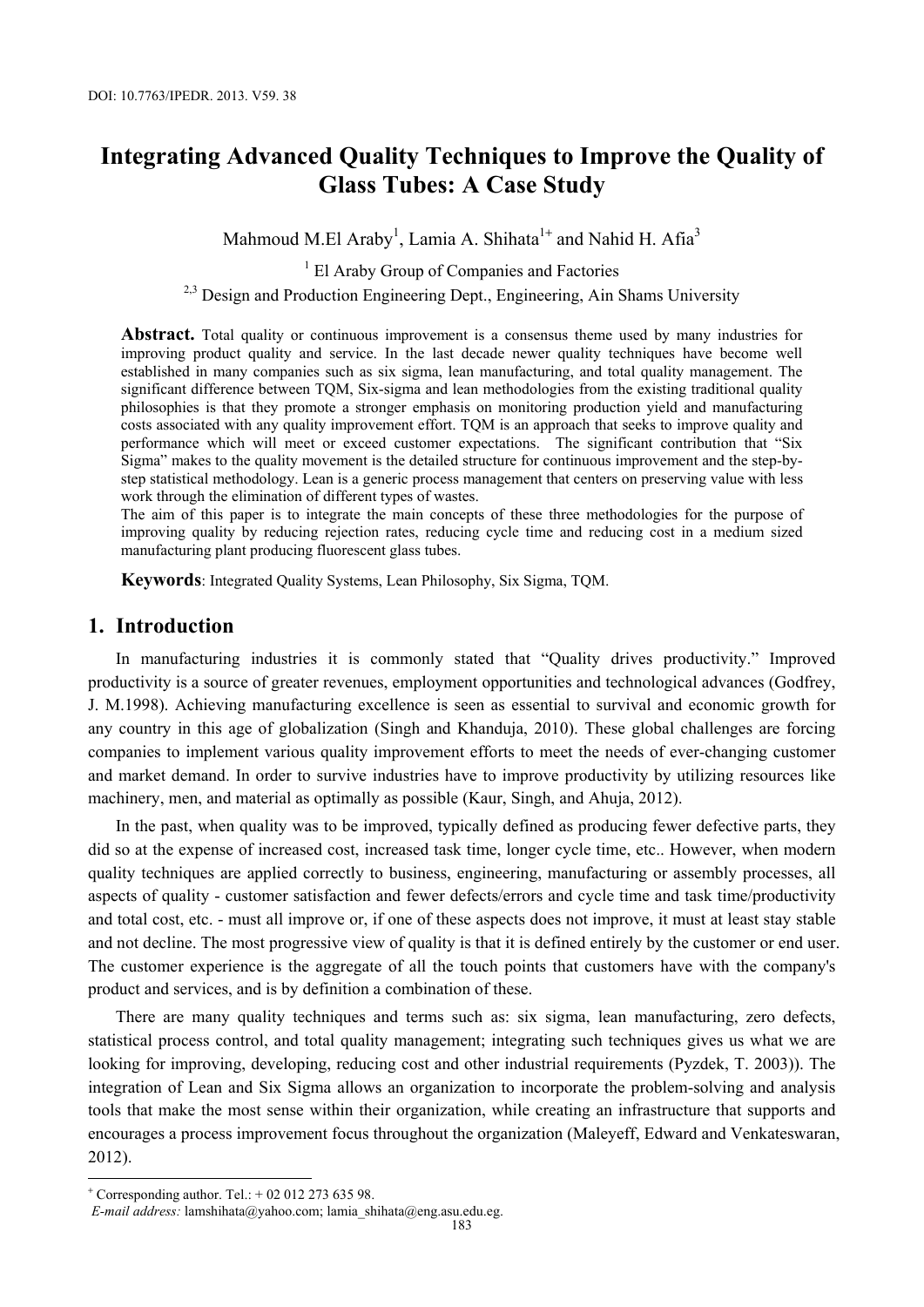This paper deals with the implementation of a proposed technique that integrates different quality techniques in a glass manufacturing factory that produces fluorescent glass tubes. It is organized as follows: section 2 introduces the glass tube manufacturing process and the plant where the case study was executed. Section 3 presents the total quality management approach and how it was implemented in the factory. Section 4 introduces the six sigma methodology and its implementation phases throughout the end forming process. In section 5, the Lean philosophy is presented through the application of the 5s technique, while section 6 concludes the general findings of the study.

## **2. Factory Case Study**

Glass manufacturing is considered a complicated process because of its diverse inputs and controllers that have to be adjusted carefully to achieve the required glass properties. The production steps at the factory under study can be summarized through five main departments: the batch department, the furnace, the ST line, the end forming line, and the laboratory (El Araby, 2010).

The first step in implementing the proposed integrated system was to determine the key ingredient (KI) that the company considers important. In this study the KI was the low quality and high production cost of the tube manufacturing which is mainly produced in the end forming line. The main objective of this process is to have the final shape of the product where the tube length and diameter are adjusted and the ends take the collar shape with its standard dimensions. This is the last process before packing so exploring glass defects inherent in the end forming process, reduces the cost of tube manufacturing. The next step was to form a multidisciplinary team, which was the basis for the success of the project.

# **3. Total Quality Management**

Many literatures pointed out that the key concept of Six Sigma has inspired by TQM, and the two methodologies have many common principles (Ji Hyun Cho, Jae Hoon Lee, Dong Geun Ahn, Joong Soon Jang, 2011).TQM is basically a strategy that integrates all organizational functions and organizational objectives in a focus on meeting customer needs (Kumar et al., 2008). It emphasizes the role of internal and external customers and suppliers, and the involvement of employees in a quest for continuous improvement. TQM allows firms to obtain a high degree of differentiation, satisfying customers' needs and strengthening brand image, and, to reduce costs by preventing mistakes and wasted time and by making improvements in the corporation's processes. TQM training, so vital for the success of a TQM program, is usually a much neglected action item (Kumar and Garg, 2011). In the factory under study, one of the initial and essential steps that were implemented was top management education and training about the quality improvement process. This training allowed the management to provide good leadership means, have close involvement in implementation process to maintain the thrust of employees towards customer satisfaction.

# **4. Application of the Six Sigma Methodology**

Improving the end forming process will adopt the six sigma DMAIC approach. The DMAIC roadmap consists of five basic steps: Define, Measure, Analyze, Improve, and Control.

#### **4.1. Define**

The define phase determines the whole process; process flowchart, boundaries, and controllers. A SIPOC diagram of the end forming process is shown in (figure1). The diagram was drawn using the "quality companion" software. SIPOC is a high-level process map that defines the scope of a process and its principle inputs, outputs, suppliers, and customers. SIPOC means **S**upplier > **I**nputs > **P**rocess > **O**utputs > **C**ustomer (ASQ, 2010).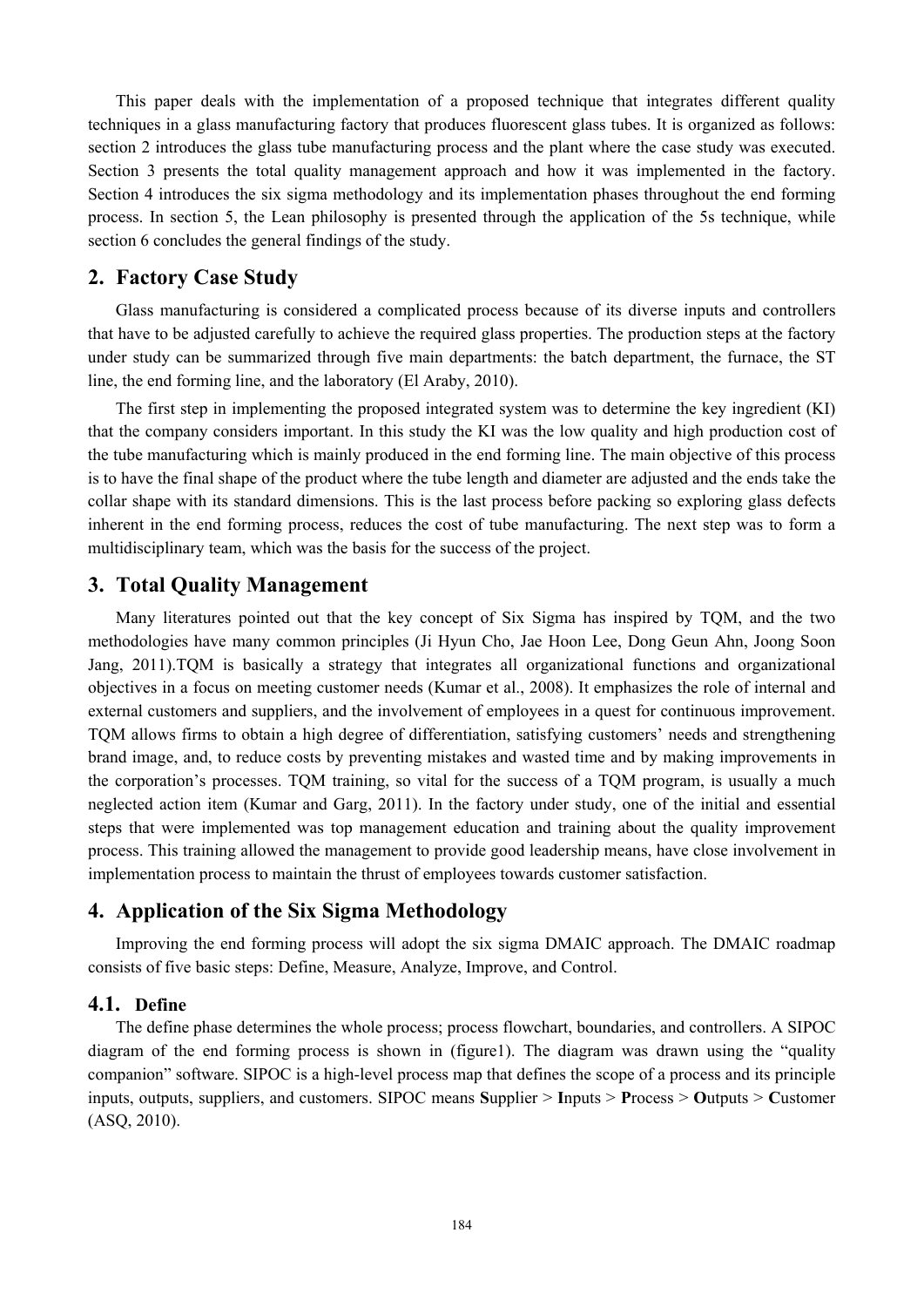**SIPOC** 

| <b>Suppliers</b><br><b>Inputs</b> |                                   | <b>Process</b>               |                                          | <b>Outputs</b> | <b>Customers</b>   |                              |               |
|-----------------------------------|-----------------------------------|------------------------------|------------------------------------------|----------------|--------------------|------------------------------|---------------|
|                                   | <b>Description</b>                | <b>Requirements</b>          |                                          |                | <b>Description</b> | <b>Requirements</b>          |               |
| batch department                  | batch                             | batch calculation,<br>mixing | <b>I</b> heating                         |                | End formed glass   | high quality,<br>dimensional | lamps factory |
|                                   |                                   |                              | <i><u><b>Iformina</b></u></i><br>cutting |                | tubes              |                              |               |
| furnace                           | molten glass                      | furnace adjustment           |                                          |                | accuracy           |                              |               |
| S/T line                          | straight glass tubes good storage |                              | glazing                                  |                |                    |                              |               |
|                                   |                                   |                              | inspection                               |                |                    |                              |               |
|                                   |                                   |                              | packing                                  |                |                    |                              |               |

Fig.1: End forming SIPOC

A detailed definition of the processes is as follows:

(1) Operation number and name; (2) Production and measuring tools; (3) Referring standards; (4)Operation type and working procedures; (5) Product specifications and limitations related to the operation; (6)Operation specifications and limitations; (7)The sampling plan; (8)Controllers ; (9) The control points.

#### **4.2. Measure**

The defects that occurred in the end forming line through the study period were summed in (table 1). The defected bulb is totally rejected regardless the type of defect, so the cost of defects is equal to the cost of one bulb (0.68 LE). To reduce such numbers, further measurements were required to predict the causes of these defects and their locations. Predictable areas of improvement will be within one of the main parameters of the glass bulb: 1. Overall length, 2. Base length, 3. Fixed collar inside diameter, 4. Moving collar inside diameter, 5. Fixed collar length, 6. Moving collar length, 7. Fixed flatness, 8. Moving flatness.

Measuring these parameters and analyzing them can give us the solution to improve the situation (table 2). Table 1: Defects cost analysis of end forming line

|                        | flatness | length | crack |        | inside dia |        |            |        |             |              |               |
|------------------------|----------|--------|-------|--------|------------|--------|------------|--------|-------------|--------------|---------------|
| Day                    | G00A13   | G00A11 | G00A3 | Crush  | G00A17     | No Cut | No Glazing | Other  | Crush F M/C | inside dia % | Crush F M/C % |
| May-08                 | 1946     | 25     | 506   | 4131   | 15396      | 3219   |            | 2217   | 9012        | 0.6%         | 0.3%          |
| Jun-08                 | 2584     | 0      | 581   | 3382   | 19294      | 2660   | 266        | 1495   | 7034        | 0.7%         | 0.3%          |
| Jul-08                 |          |        |       |        |            |        |            |        |             |              |               |
| Aug-08                 | 12       | 777    | 11    | 3273   | 34231      | 2019   |            | 1346   | 7450        | 1.2%         | 0.3%          |
| Sep-08                 | 403      | 398    | 57    | 2651   | 9702       | 1345   | 140        | 710    | 6755        | 0.4%         | 0.3%          |
| Oct-08                 | 403      | 398    | 57    | 2651   | 9702       | 1345   | 140        | 710    | 6755        | 0.4%         | 0.3%          |
| Nov-08                 |          | 22     | 159   | 2653   | 17773      | 2107   | 139        | 902    | 7442        | 0.7%         | 0.3%          |
| Dec-08                 |          | 97     | 3     | 1585   | 9358       | 428    |            | 414    | 11607       | 0.4%         | 0.5%          |
| Jan-09                 |          | 27     | 71    | 2358   | 11368      | 490    |            | 1626   | 14607       | 0.4%         | 0.6%          |
| Feb-09                 | 160      | 0      | 135   | 1501   | 15739      | 1192   |            | 342    | 14239       | 0.6%         | 0.6%          |
| Mar-09                 | 740      | 520    | 0     | 1364   | 10523      | 605    |            | 281    | 13958       | 0.4%         | 0.5%          |
| total                  | 6,248    | 2,264  | 1,580 | 25,549 | 153,086    | 15,410 | 685        | 10,043 | 98,859      | 0.6%         | 0.4%          |
| التكلفه بالجنبه المصرى | 4,186    | 1,517  | 1,059 | 17,118 | 102,568    | 10,325 | 459        | 6,729  | 66,236      |              |               |

Table 2: Experimental data

| Worksheet 1 *** |                |                                  |                                                     |                                                                                                         |                |     |     |     |  |  |
|-----------------|----------------|----------------------------------|-----------------------------------------------------|---------------------------------------------------------------------------------------------------------|----------------|-----|-----|-----|--|--|
| ŧ               | C <sub>1</sub> | C <sub>2</sub><br>C <sub>3</sub> |                                                     | C <sub>4</sub>                                                                                          | C <sub>5</sub> | C6  | C7  | C8  |  |  |
|                 |                |                                  | Overall Length Base Length fixed Collar Inside Dia. | Moving Collar Inside Dia. Fixed Collar Length   Moving Collar Length   Fixed Flatness   Moving Flatness |                |     |     |     |  |  |
| 728             | 1187.90        | 1178.10                          | 22.500                                              | 22.10                                                                                                   | 5.3            | 5.0 | 0.3 | 0.3 |  |  |
| 729             | 1188.05        | 1178.30                          | 22.500                                              | 22.00                                                                                                   | 5.0            | 5.1 | 0.3 | 0.3 |  |  |
| 730             | 1188.00        | 1178.10                          | 22.500                                              | 22.10                                                                                                   | 5.1            | 5.1 | 0.3 | 0.3 |  |  |
| 731             | 1188.00        | 1178.10                          | 22.550                                              | 22.10                                                                                                   | 5.1            | 5.1 | 0.2 | 0.2 |  |  |
| 732             | 1188.05        | 1178.00                          | 22.510                                              | 22.10                                                                                                   | 5.2            | 5.0 | 0.2 | 0.3 |  |  |
| 733             | 1187.90        | 1178.10                          | 22.650                                              | 22.00                                                                                                   | 5.2            | 5.2 | 0.3 | 0.3 |  |  |
| 734             | 1188.10        | 1178.20                          | 22.450                                              | 22.12                                                                                                   | 5.2            | 5.0 | 0.3 | 0.3 |  |  |
| 735             | 1188.00        | 1178.20                          | 22.500                                              | 22.30                                                                                                   | 5.1            | 5.1 | 0.3 | 0.4 |  |  |
| 736             | 1188.25        | 1178.40                          | 22.530                                              | 22.30                                                                                                   | 5.2            | 5.0 | 0.5 | 0.3 |  |  |
| 737             | 1188.00        | 1178.20                          | 22.550                                              | 22.10                                                                                                   | 5.1            | 4.9 | 0.3 | 0.2 |  |  |
| 738             | 1188.07        | 1178.40                          | 22.410                                              | 22.30                                                                                                   | 5.1            | 4.8 | 0.3 | 0.2 |  |  |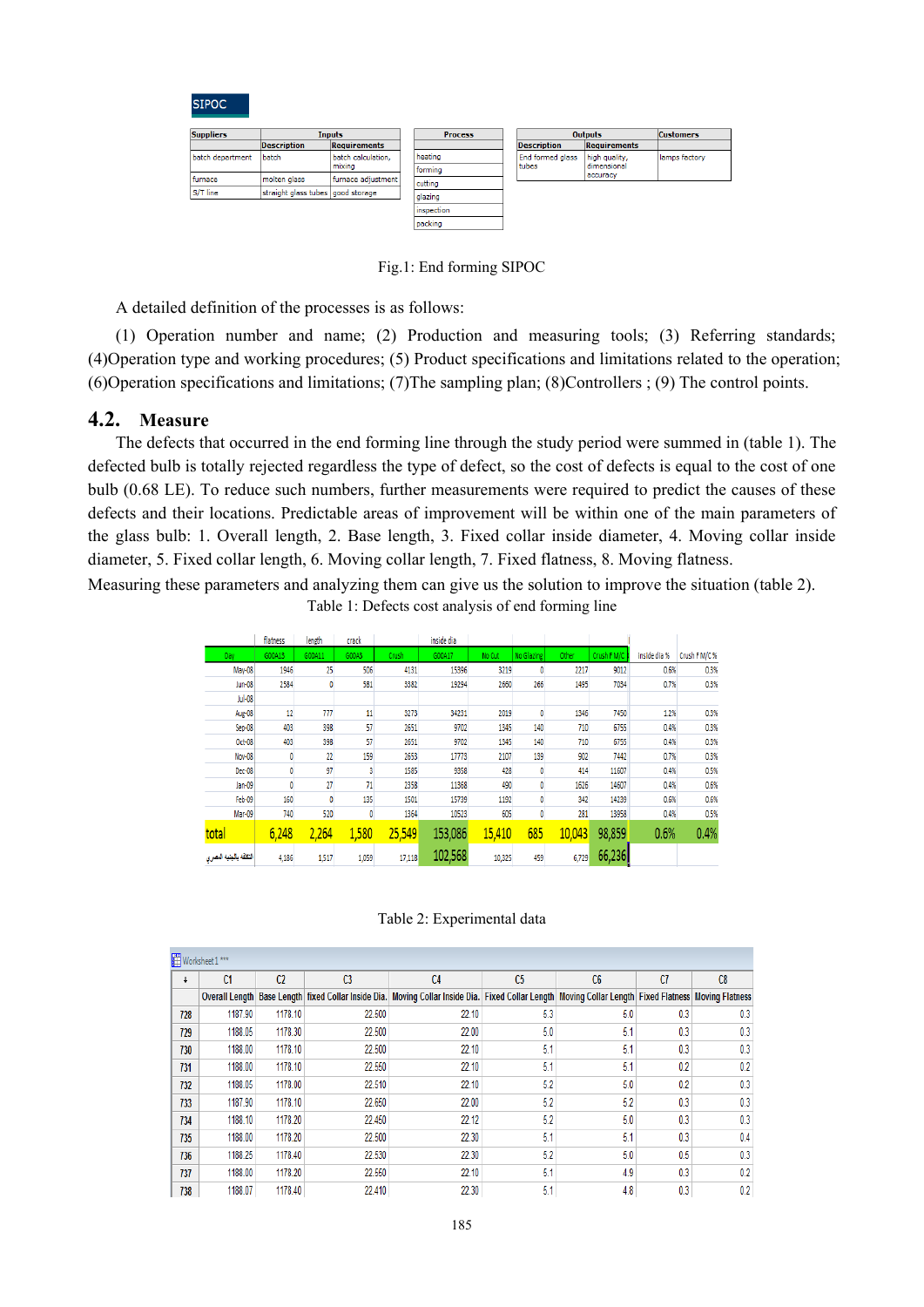# **4.3. Analyze**

In the analysis phase, examine the data collected in order to generate a prioritized list of sources of variation. Process capability analysis (figure 3) was performed to find out actual state of the process. A brain storming session was held and a cause and effect analysis (figure 4) was applied to determine the root causes of such problems in the machine capability. X-bar and s charts were also used to visualize performance and determine variations in the process (figure 5).



Fig. 3: Process capability analysis; Before improvement



Fig. 4: The fish bone analysis



Fig.5: Minitab Results: Xbar-S Chart of some parameters

Analyzing the data was performed using the mini-tab software (Minitab Inc., 2010). It took couple of weeks to get 900 readings. A sample of data gathered and results are shown in the next figures. Mini-tab results for the machine capability of the glass tube dimensions resulted in hunting points out of the control limits, and analyzing the causes of variation, several reasons were discovered, some of which are:

- The maladjustment of heating burners and forming heads
- Misalignment of forming rollers and the heating and cutting burners
- Instability of the heating temperatures
- Forming rollers and the neck guide are subjected to wear and corrosion

Further process capability analysis (Cm & Cmk) was also applied on the end forming process resulting in the following data shown in table 3. Causes of variation were categorized by the method of fixing them as: machine initial setting, maintenance, and inventory. A Pareto chart was formed for the number of their repetitions (figure 6):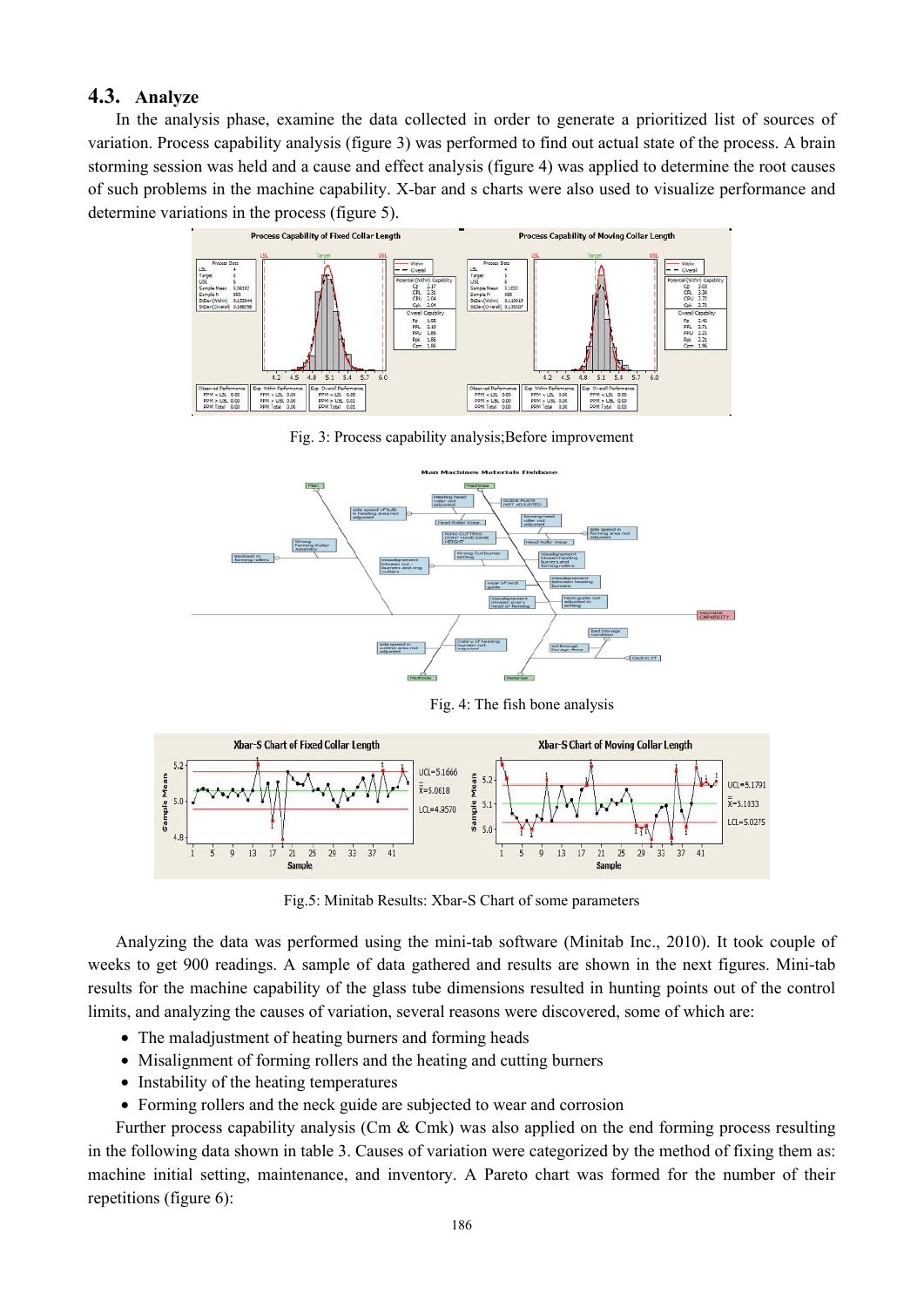#### Table 3: Capability values and comments



Fig. 6: Pareto chart for categorized possible causes

# **4.4. Improve**

Therefore, the machine initial setting was chosen for analysis to demonstrate in details the appropriate improvement procedure. The initial setting procedures can be simply stated as follows:

(1)Guide plate initial setting, (2)Head roller initial setting, (3)Heating burner initial setting, (4)Hold roller initial setting, (5)Forming roller initial setting, (6)Transfer home position initial setting, (7)Neck guide initial setting, (8)Cutting burner initial setting.

Some improvement applications for this process are:

- Replacing the neck guide with other one of higher quality and of harder material
- Giving more restrictions of applying the control limits (check sheet  $\&$  line check) and the working procedures in general
- High adjustment of the forming rollers and the temperature of the glazing

# **4.5. Control**

In control phase, x-bar and s control chart was drawn to visualize the improvement that took place in the process after implementing the changes in factors proposed.

To control the achieved measurements the following recommendations are required:

- Changing the neck guide every 3 months.
- **Performing the initial setting operation every 3 months.**
- **Performing the periodic maintenance especially for the air valves in the glazing operation since they** affects the inner diameter directly.
- Adjusting the line speed before working every week (when the line stops) especially in the forming and cutting areas since the line stops one day per week.

# **4.6. Six Sigma Results and Conclusion**

The proposed improvement recommendations were introduced as previously mentioned. According to these recommendations improvement plans were designed and implemented. After the initial setting improvement process was implemented readings were taken and analyzed resulting in the following output (figures 7 and 8). Figure 7 shows that the process is closer to the upper limit resulting in low glazing values and this is mainly due to need of maintaining and regularly checking the air valves.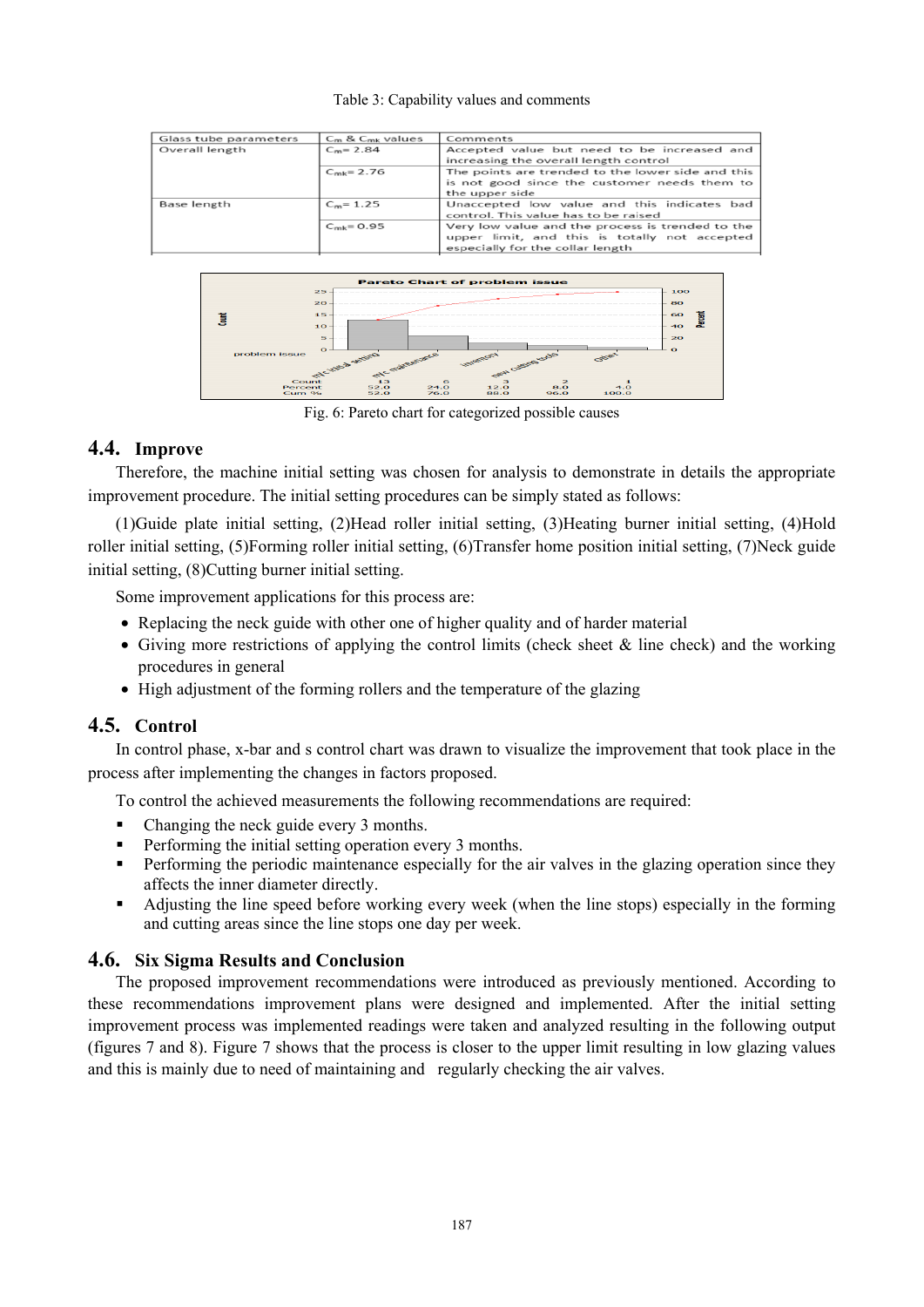

Fig. 7: Process capability after improvement.



Fig. 8: Sample of Xbar-S chart of glass tube parameters.

As shown in table 4, all Cm & Cmk values are raised for all parameters except for the inside diameter and this is due to the glazing instability of the fixed and moving sides.

|                   | <b>Overall</b><br>length | <b>Base</b><br>length | <b>F.C.inside</b><br>diameter | <b>M.C.inside</b><br>diameter | <b>F.C.length</b> | <b>M.C.</b><br>length | Fixed<br>flatness | <b>Moving</b><br>flatness |
|-------------------|--------------------------|-----------------------|-------------------------------|-------------------------------|-------------------|-----------------------|-------------------|---------------------------|
| <b>Variable</b>   |                          |                       |                               |                               |                   |                       |                   |                           |
| <b>Cm Before</b>  | 2.84                     | 1.25                  | 1.85                          | 1.92                          | 2.17              | 3.03                  |                   |                           |
| <b>Cm After</b>   | 3.1                      | 1.4                   | 1.7                           | 1.57                          | 2.45              | 3.35                  |                   |                           |
| <b>Cmk Before</b> | 2.76                     | 0.95                  | 1.61                          | 1.73                          | 2.04              | 2.76                  | 2.06              | 2.76                      |
| <b>Cmk After</b>  | з                        | 1.05                  | 1.48                          | 1.33                          | 2.11              | 2.92                  | 2.3               | 2.92                      |

The overall length is improved and slightly moved closer to the lower limit but still close to the target, the collar length is enhanced and approached the upper limit as the customer recommends. As for the flatness a great improvement need to be controlled, while slight improvement for the base length took place and the process approached the upper limit this is because it is affected by the inner diameter. The application of project recommendations succeeded in improving quality, customer satisfaction and the cost of one bulb reached L.E. 0.55.

# **5. The 5s Application and Results**

Lean principle is a generic process management philosophy that centers on preserving value with less work. This involves the endless pursuit for eliminating several types of wastes to optimize the flow of resources at the processes (Womack and Jones, 2003). Lean is also a method of economizing resources. Good Housekeeping is of great importance to a lean organization's success: what we assume as "little things" does count in making the processes work better (Henderson, 2010).

Of relevance is 5S Job cycle i.e. removing unnecessary items from work area (Sort), arranging work tools in right place (Set-in-order), cleaning area and equipment (Shine), developing checklists, standards and instructions to keep things in order (Standardize) and maintaining to improve the efforts (Sustain); as much as 50 percent of the organization's overheads could be reduced in this way (Amit Kheradia, 2011). In the glass bulb manufacturing plant another major problem was the unorganized floor area. The 5S tool was used as the most suitable tool to overcome such a problem. The 5S team applied the methodology in the whole factory and also in the end forming process these results are listed:

• To standardize working processes a system for labeling the factory documents in the library (archive) was performed, determining the job descriptions that have the right to use these documents, also adjusting the duration of keeping these documents in their positions, and finally preparing a listing all